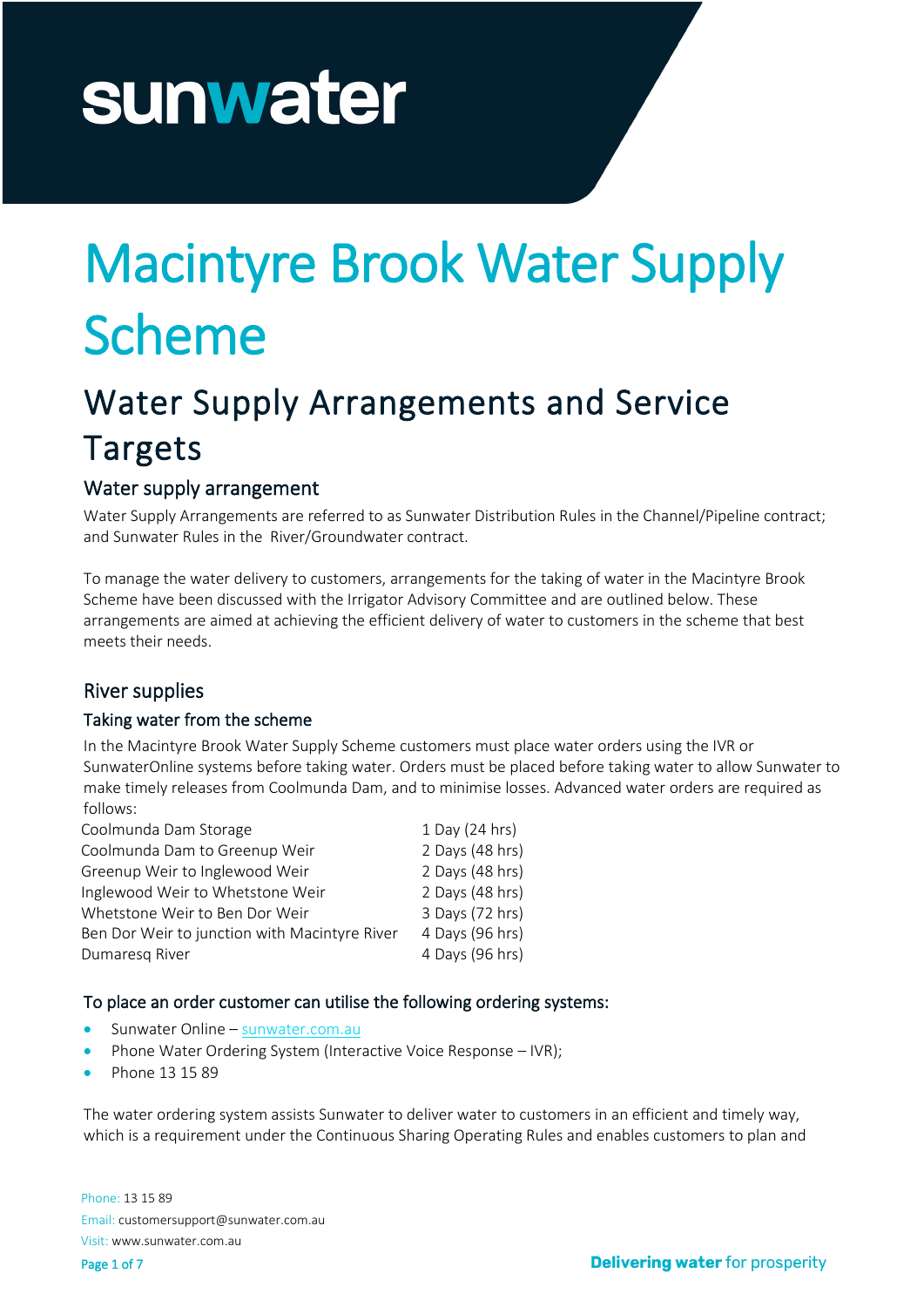manage their water use. Customers who take without ordering may reduce Sunwater's ability to supply customers who have ordered according to the above requirements.

Orders may not be available during:

interruptions to supply (both scheduled and unscheduled)

- periods of low demand for water, when water losses or operational circumstances make it impractical to supply e.g. during times when there is no irrigation demand
- periods of peak demand resulting in restrictions to the rate at which water can be taken.

Customers requiring water during these times should contact the duty water officer to obtain information regarding water delivery.

### Timing

Orders are processed on a daily basis at 9.00am. Order received after this time cannot be processed until the following day.

### Cancellations

Cancellations may be carried out either on SunwaterOnline or through the Phone Water Ordering system if water order is outside of the notice period. Water Orders within the notice period can only be cancelled by notification to the duty Water Officer.

#### Rain Shutdown

Customers must notify the duty Water Officer as soon as possible of any rain event that substantially lessens their water requirements. To conserve water, the duty Water Officer may shutdown the system when there is widespread general rain. If early shutdown changes the volume ordered then these changes are to be sent by IVR, SunwaterOnline, telephone (during office hours) or facsimile to; Sunwater Customer Support to adjust the Continuous Sharing Allocation amount.

- Telephone 13 15 89 during office hours (8.30am to 4.30pm Monday to Friday)
- SunwaterOnline www.Sunwater.com.au
- (IVR) Telephone Water Ordering system, telephone 13 15 89, or
- Fax 07 3120 0249 (8.30am to 4.30pm Monday to Friday)

#### Access to Storage

Storages are currently operated in the following nominal operating range:

| Coolmunda Dam  | 12.9 metres below Full Supply Level (Dead Storage) |
|----------------|----------------------------------------------------|
| Greenup Weir   | 3.62 metres below FSL (Dead Storage)               |
| Whetstone Weir | 5.01 metres below the FSL (Dead Storage)           |
| Bendor Weir    | 5.64 metres below FSL (Dead Storage)               |

This range may change in the future if required as a result of an amendment to the Border Rivers Resource Operations Plan; customers will be informed if such a change occurs. Customers should note that they are responsible for locating and maintaining pumps to take water.

## Waterharvesting

Waterharvesting is announced and charged for by the Department of Regional Development, Manufacturing and Water (DRDMW). Some customers waterharvest through a pump metered by Sunwater. To account for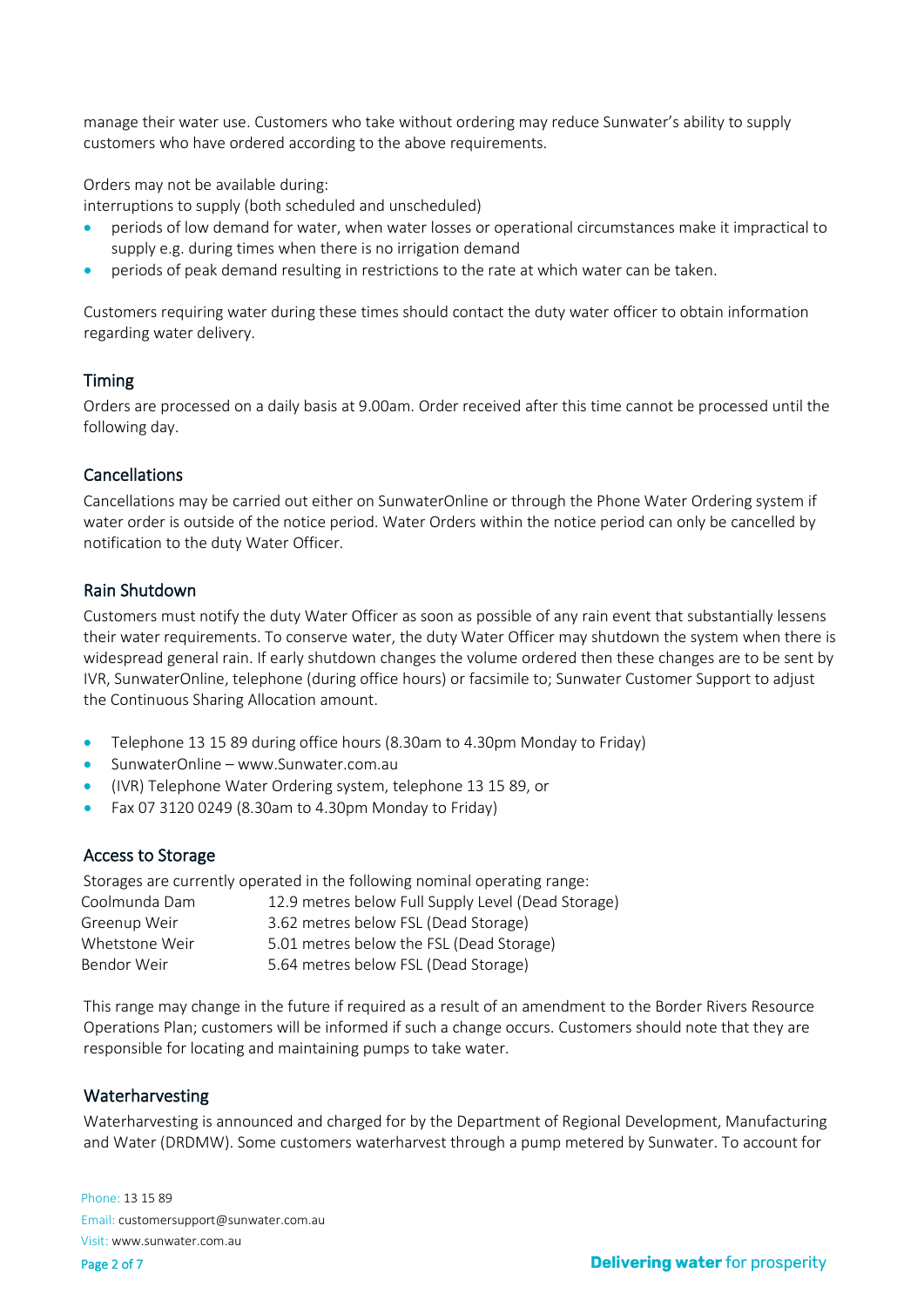the water taken as waterharvesting, customers must advise DRDMW of their start and stop meter readings. DRDMW then informs Sunwater of these readings so that Sunwater can record this use as waterharvesting. The phone number for DRDMW is (07) 4671 6100.

If no meter reads are received from the DRDMW Mines then all water taken will be treated as allocation.

#### Changes to the volume or location for taking water

Sunwater approval must be sought prior to river customers:

- obtaining multiple delivery points
- transferring water to another customer.

For their benefit, customers should obtain Sunwater's approval through an application form process before finalising any dealings with another party, e.g. a temporary transfer. Sunwater may require operational and other issues to be resolved before approving. These will be discussed with customers during the application and approval process. Application forms can be obtained by calling Customer Support on 13 15 89 and from [sunwater.com.au.](http://www.sunwater.com.au/)

#### Changes to customers' pumping arrangements

Customers must obtain approval from Sunwater before proceeding with any changes to their pumps, including changing size/capacity of the pump.

### Stopping or restricting supply

Sunwater may suspend or restrict supply in a number of circumstances, including:

- during maintenance of Sunwater's assets
- if supply could cause Sunwater to break the law
- during a peak demand period, when rosters or rations may apply
- when the demand for water is so small it is impractical to supply it
- infrastructure limitations which make delivery impractical
- when there is a need to make special releases to maximise efficiency at times of limited supply, or during rain shutdown or customer pump breakdown situations
- when operating under special notices or regulations issued by DRDMW.

In the event that Sunwater restricts of suspends supplies customers should make arrangements for on-farm water storage to provide their ongoing water requirements during interruptions.

# General

#### Complaints and dispute resolution

Sunwater's aim is to resolve problems and complaints quickly and effectively. Where a customer has a concern that is not able to be resolved, customers can choose to initiate a formal dispute resolution process by writing to the customer accounts manager.

If, through discussions, resolution cannot be reached either party may request the commencement of negotiations in good faith on a dispute resolution procedure, other than litigation or arbitration. If an agreement is reached to proceed to the next phase, independent mediation services of the Disputes Resolution Centres of Queensland can be used.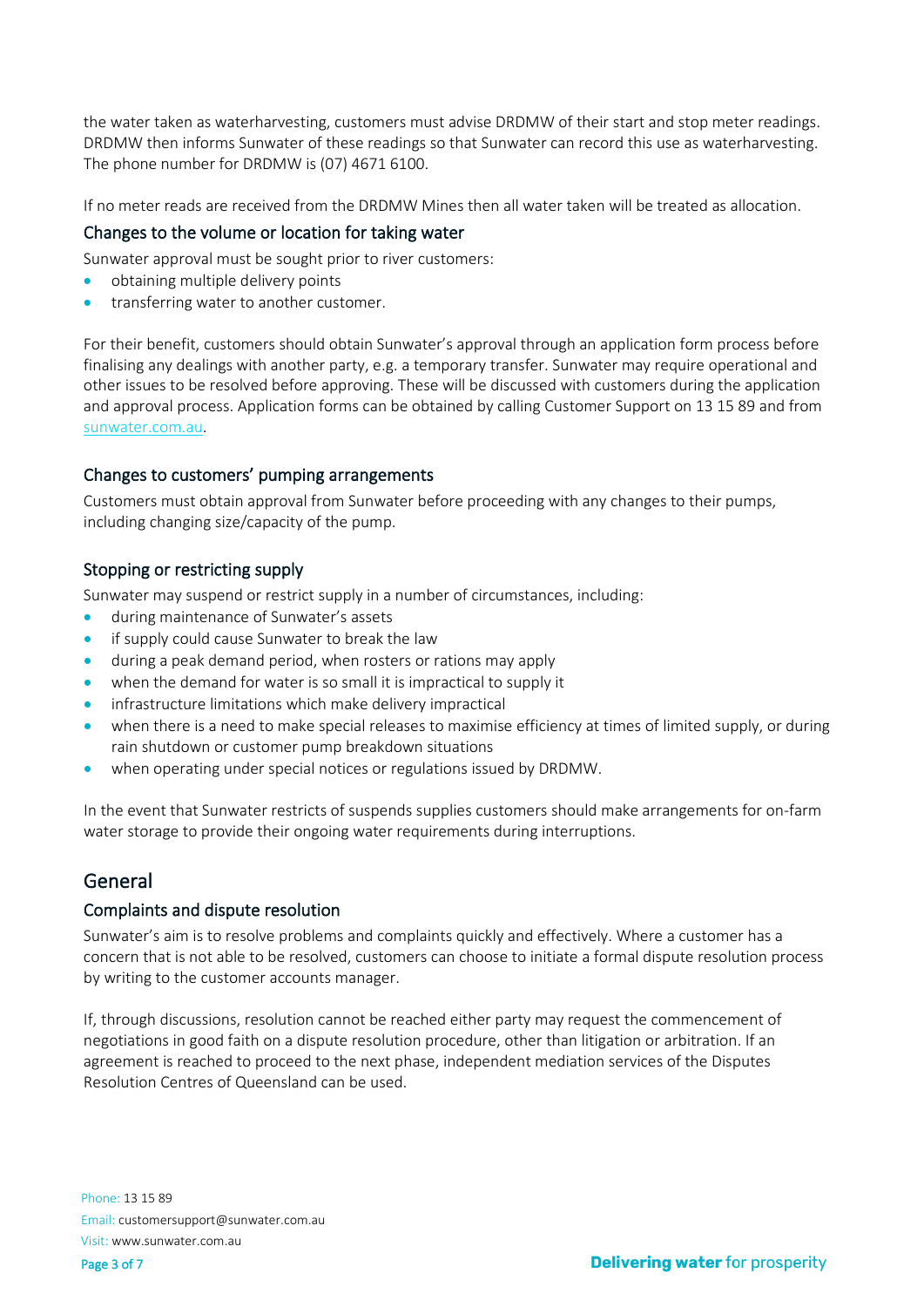#### Billing arrangements

Invoices are sent quarterly, and all invoices must be paid within 30 days. Payments are allocated to the customer's oldest debt first, unless an invoice is in dispute. Sunwater only posts summary invoices, however, you can receive a detailed invoice via email. Contact Customer Support on 13 15 89 to receive invoices via email.

#### **Notices**

Correspondence should be sent to Sunwater Customer Support as detailed below.

Sunwater Limited PO Box 15536 CITY EAST QLD 4002

Facsimile: (07) 3120 0249 Email: [customersupport@sunwater.com.au](mailto:customersupport@sunwater.com.au)

#### Communication – contact arrangements

Sunwater Customer Support is available for enquiries and business transactions (billing, temporary transfers, etc.) between the hours of 8.30am and 4.30pm Monday to Friday on 13 15 89. Sunwater Online is also available to all account holders and gives customers the ability to enter meter reads, view and print Invoices, update account details, enter water orders, submit temporary transfer and carryover applications. Call 13 15 89 to set up access or visit the managing your account page a[t sunwater.com.au](http://www.sunwater.com.au/) for help with Sunwater Online.

When calling Customer Support, please have your customer number and water allocation/offtake number when reporting supply problems.

In the event of an emergency, please call 13 15 89 and press 1 (24 hours a day, 7 days a week).

Water operations enquiries can be made between the hours of 7.30am and 4.00pm Monday to Friday to the Coolmunda Dam office via phone on (07) 4652 4140 or mobile 0429 425 326.

Further information about Sunwater can be obtained from our website[: sunwater.com.au](http://www.sunwater.com.au/)

### Service targets

As described under clause 3 of the standard contract:

- 3(d) Sunwater shall, at approximately annual intervals, during this Agreement publish a report comparing the performance of Sunwater with the Service Targets;
- 3(e) Sunwater shall publish Service Targets for the Regulated Area and revise these from time to time after considering changes in customer needs determined through customer consultation, and changes in industry practice and procedures.

We are committed to publishing service targets and reporting to customers on our performance against targets. Following discussion and consultation with the Irrigator Advisory Committee, this document contains service targets that have been set for the Macintyre Brook Water Supply Scheme.

#### Planned shutdowns

Planned shutdowns have been included as a target and Sunwater recognises that the following are important service issues for you: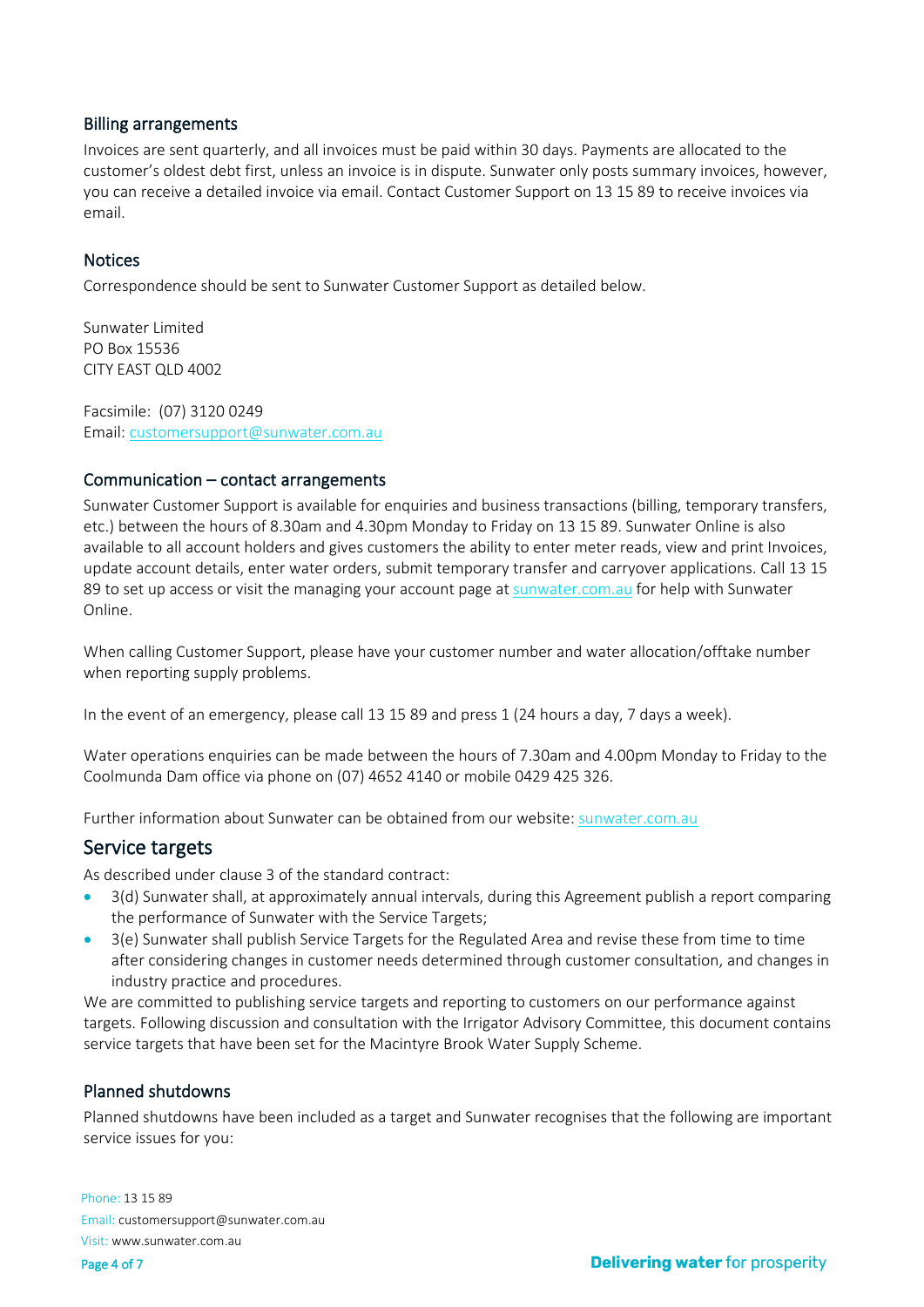- that you will be notified about a shutdown so that you can plan ahead
- the timing of the shutdown should suit most customers
- the duration of the shutdown should minimise the impact on customers while enabling Sunwater to perform maintenance on the scheme.

*Definition: a planned shutdown occurs when customer supply is interrupted or restricted due to the performance of work that is planned in advance.*

# Planned shutdowns - timing

| Delivery service type Scheme target |                                                                                                                                                    |
|-------------------------------------|----------------------------------------------------------------------------------------------------------------------------------------------------|
| <b>River</b>                        | The timing of all planned shutdowns will be set following consultation with the Irrigator                                                          |
|                                     | Advisory Committee (for a shutdown affecting a large part of the scheme), customer<br>groups or individuals (for shutdowns affecting small areas). |
|                                     |                                                                                                                                                    |

### Planned shutdowns - duration

| Delivery service type Scheme target |                                                                                                                                                                            |
|-------------------------------------|----------------------------------------------------------------------------------------------------------------------------------------------------------------------------|
| <b>River</b>                        | Sunwater will complete all planned shutdowns within the period notified to customers                                                                                       |
|                                     | I (unless varied by agreement with the group originally consulted with), unless something<br>occurs that is beyond Sunwater's control, such as adverse weather conditions. |

## Planned shutdowns - notes

| Delivery service type | Scheme target                                                                                                                                                                               |
|-----------------------|---------------------------------------------------------------------------------------------------------------------------------------------------------------------------------------------|
| <b>River</b>          | For shutdowns planned to exceed two weeks, at least eight weeks written notice by letter<br>will be provided to each customer affected by the annual shutdown.                              |
|                       | For shutdowns planned to exceed three days, at least two weeks written notice by letter,<br>fax, telephone, or verbal advice will be provided to each customer affected by the<br>shutdown. |
|                       | For shutdowns planned to be less than three days, at least five days notice will be<br>provided at least verbally to each customer affected.                                                |
|                       | Each notice will state the start date, and anticipated shutdown duration. A reminder SMS<br>messaging and email will be sent before the planned shutdowns commence.                         |

## Unplanned shutdown

Unplanned shutdowns have been included as a target and Sunwater recognises that the information provided to you about an interruption and the time taken to resume supply is important to you.

*Definition: an unplanned shutdown is an unforeseen or not planned mechanical or operational failure of Sunwater's water delivery infrastructure that stops or restricts the supply of water to a customer for more than two hours (including emergency repairs). It does not include events that are beyond Sunwater's control (e.g. power failure or storm)[1](#page-4-0) and does not include interruptions to supply caused by errors in estimating water demand and releases, or people taking water without authorisation.* 

<span id="page-4-0"></span>*<sup>1</sup> This includes other events described as Events of Force Majeure in your contract.*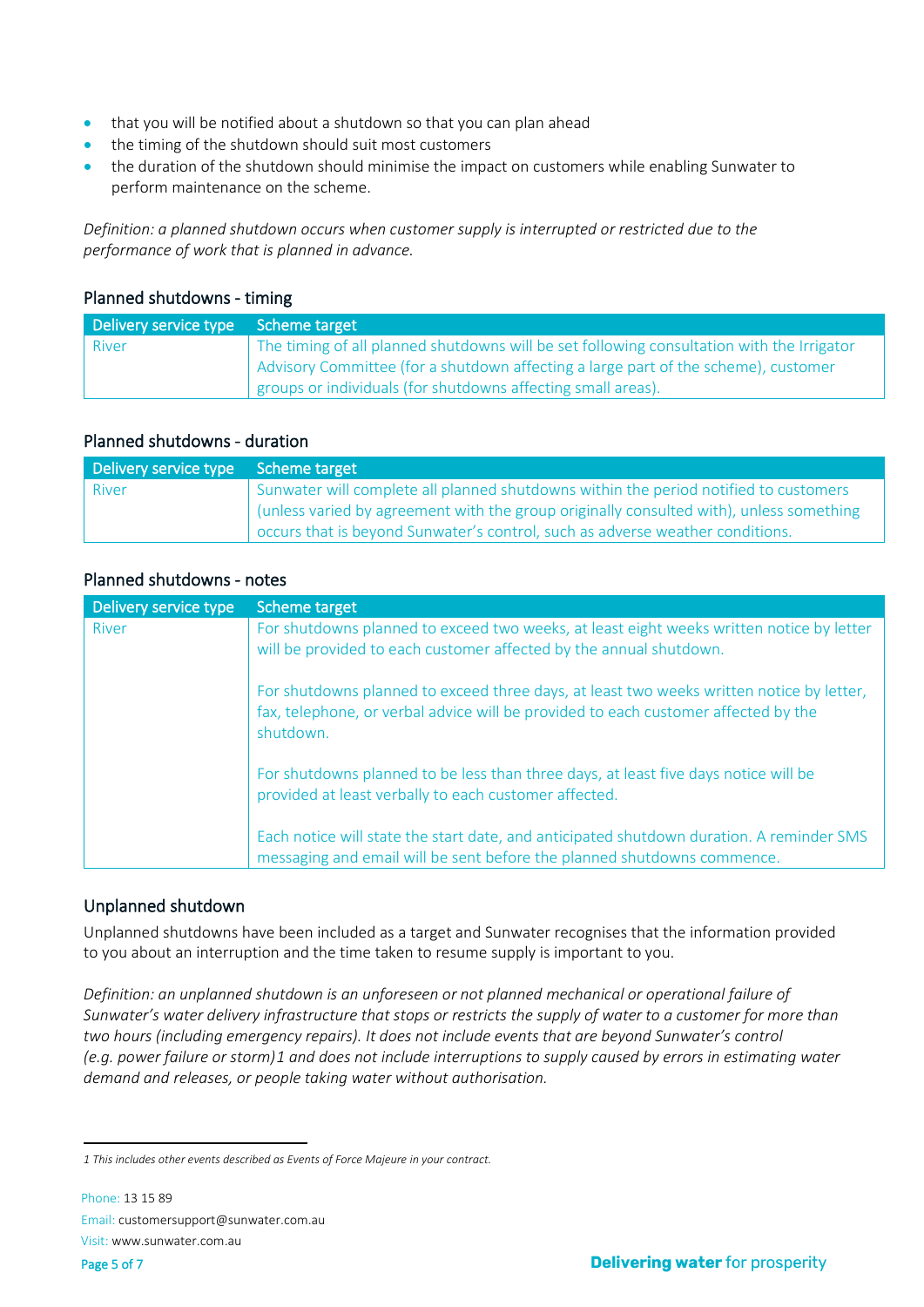# Unplanned shutdowns - duration

| Delivery service type | Scheme target                                                                                                                                                                                                                                                              |
|-----------------------|----------------------------------------------------------------------------------------------------------------------------------------------------------------------------------------------------------------------------------------------------------------------------|
| <b>River</b>          | Unplanned shutdowns will be fixed so that at least partial supply can be resumed to those<br>customers requiring water within:                                                                                                                                             |
|                       | 48 hours of Sunwater being notified of the event.<br>five working days of Sunwater being notified of the event, outside peak demand<br>period, to the last customer of the scheme.<br>peak demand periods are to be set in consultation with Irrigator Advisory Committee. |
|                       | Some events may interrupt supply greater than the above standard and are excluded<br>from these targets. Sunwater will notify affected customers by SMS Messaging, email or<br>verbal advice.                                                                              |

#### Unplanned shutdowns - notice

| Delivery service type Scheme target |                                                                                                                                                                                                                                                                                                |
|-------------------------------------|------------------------------------------------------------------------------------------------------------------------------------------------------------------------------------------------------------------------------------------------------------------------------------------------|
| River                               | Sunwater will notify all affected customers requiring water by SMS, email, verbally or by<br>phone of the likely duration of the interruption to supply within 24 hours of learning of<br>the event, or by the end of the first business day following the event, whichever is the<br>earlier. |

#### Unplanned shutdowns – meter repairs

| Delivery service type Scheme target |                                                                                            |
|-------------------------------------|--------------------------------------------------------------------------------------------|
| ı River                             | Faults causing restrictions to supply will be repaired within two working days of Sunwater |
|                                     | being notified.                                                                            |

#### Unplanned shutdowns – interruptions to supply

| Delivery service type Scheme target |                                                                                        |
|-------------------------------------|----------------------------------------------------------------------------------------|
| l River                             | No customer will experience more than six planned or unplanned interruptions per water |
|                                     | year (as defined above).                                                               |

# Complaints and enquiries

Sunwater will provide an initial response to customer complaints within five business days of receiving the complaint through the following channels:

- in writing; or
- by telephoning Customer Support on 13 15 89.
- Sunwater will either resolve a customer's complaint or provide a written response providing reasons why the complaint has not or cannot be resolved within 21 days of receiving the complaint.

# Customer obligations

The customer principal obligations are set out in clause four of the standard contract.

# Warning to customers

In particular, customers must not take more than the customer maximum delivery volume as allowed by the customer standard contract without first obtaining Sunwater approval. If a customer exceeds the maximum